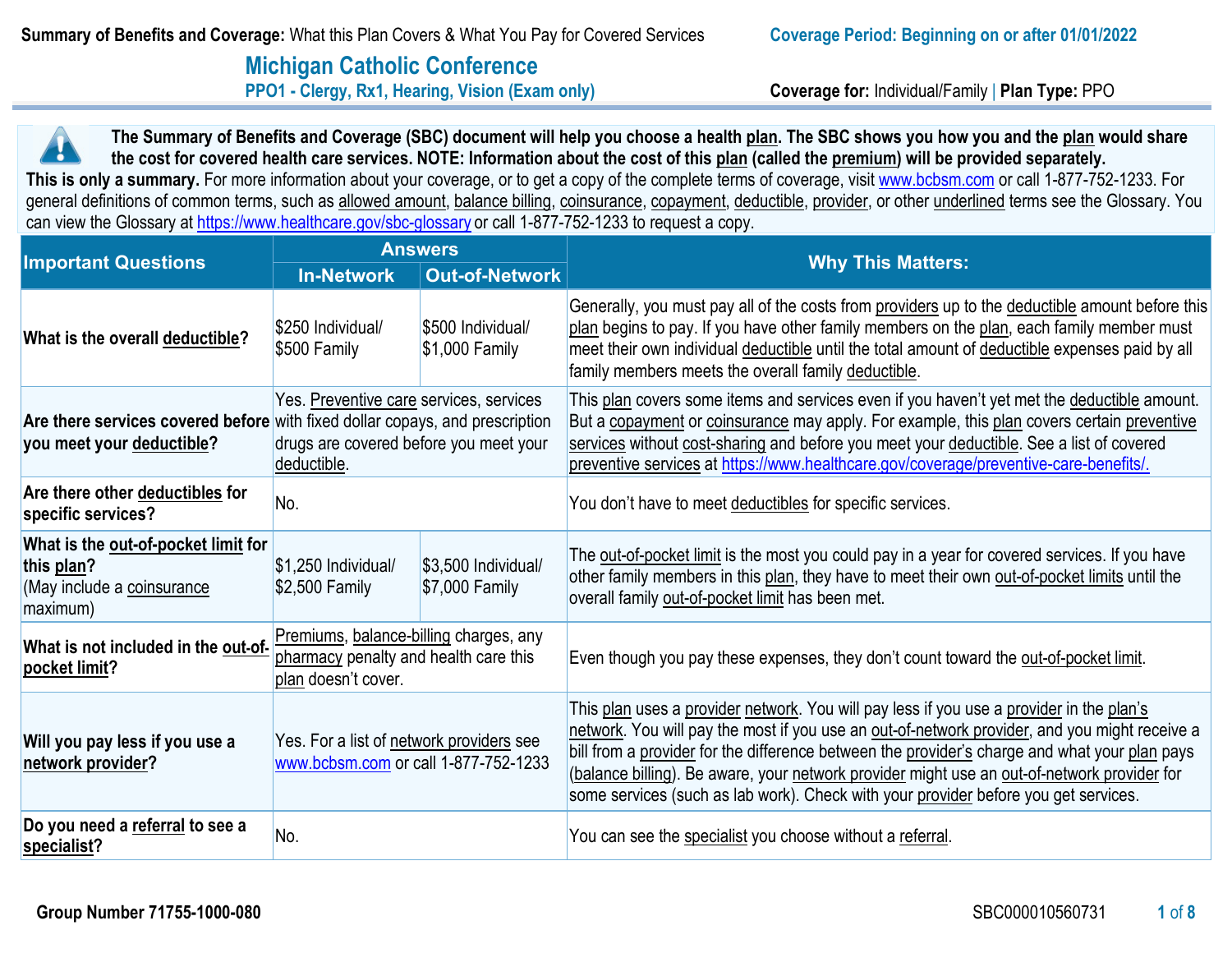

All **copayment** and **coinsurance** costs shown in this chart are after your **deductible** has been met, if a **deductible** applies.

|                                                                                                                                                               |                                                      |                                                                                                                                                          | <b>What You Will Pay</b>                                                                                                 | <b>Limitations, Exceptions, &amp; Other Important</b>                                                                                                                                                                                                                   |  |
|---------------------------------------------------------------------------------------------------------------------------------------------------------------|------------------------------------------------------|----------------------------------------------------------------------------------------------------------------------------------------------------------|--------------------------------------------------------------------------------------------------------------------------|-------------------------------------------------------------------------------------------------------------------------------------------------------------------------------------------------------------------------------------------------------------------------|--|
| <b>Common Medical Event</b>                                                                                                                                   | <b>Services You May Need</b>                         | <b>In-Network Provider</b><br>(You will pay the least)                                                                                                   | <b>Out-of-Network Provider</b><br>(You will pay the most)                                                                | <b>Information</b>                                                                                                                                                                                                                                                      |  |
|                                                                                                                                                               | Primary care visit to treat<br>an injury or illness  | \$25 copay/office visit;<br>deductible does not apply                                                                                                    | 40% coinsurance                                                                                                          | None                                                                                                                                                                                                                                                                    |  |
| If you visit a health care                                                                                                                                    | Specialist visit                                     | \$25 copay/visit; deductible<br>does not apply                                                                                                           | 40% coinsurance                                                                                                          | None                                                                                                                                                                                                                                                                    |  |
| provider's office or clinic                                                                                                                                   | Preventive care/<br>screening/<br>immunization       | No charge; deductible does not Not Covered<br>apply                                                                                                      |                                                                                                                          | You may have to pay for services that aren't<br>preventive. Ask your provider if the services<br>needed are preventive. Then check what your plan<br>will pay for.                                                                                                      |  |
| If you have a test                                                                                                                                            | Diagnostic test (x-ray,<br>blood work)               | 20% coinsurance                                                                                                                                          | 40% coinsurance                                                                                                          | None                                                                                                                                                                                                                                                                    |  |
|                                                                                                                                                               | Imaging (CT/PET scans,<br>MRI <sub>s</sub> )         | 20% coinsurance                                                                                                                                          | 40% coinsurance                                                                                                          | May require preauthorization.                                                                                                                                                                                                                                           |  |
| If you need drugs to treat<br>your illness or condition<br>More information about<br>prescription drug coverage<br>is available at<br>www.bcbsm.com/druglists | Generic or prescribed<br>over-the-counter drugs      | \$7 copay/prescription for retail<br>30-day supply, \$14<br>copay/prescription for retail or<br>mail order 90-day supply;<br>deductible does not apply   | \$7 copay/prescription plus an<br>additional 25% of BCBSM<br>approved amount for the drug;<br>deductible does not apply  | Preauthorization, step therapy and quantity limits<br>may apply to select drugs. Preventive drugs<br>covered in full. Mail order drugs are not covered<br>out-of-network. Specialty drugs must be obtained<br>from an Exclusive Specialty Pharmacy Network<br>provider. |  |
|                                                                                                                                                               | Preferred brand-name<br>drugs                        | \$30 copay/prescription for<br>retail 30-day supply, \$60<br>copay/prescription for retail or<br>mail order 90-day supply;<br>deductible does not apply  | \$30 copay/prescription plus an<br>additional 25% of BCBSM<br>approved amount for the drug;<br>deductible does not apply |                                                                                                                                                                                                                                                                         |  |
|                                                                                                                                                               | Non-Preferred brand-<br>name drugs                   | \$50 copay/prescription for<br>retail 30-day supply, \$100<br>copay/prescription for retail or<br>mail order 90-day supply;<br>deductible does not apply | \$50 copay/prescription plus an<br>additional 25% of BCBSM<br>approved amount for the drug;<br>deductible does not apply |                                                                                                                                                                                                                                                                         |  |
| If you have outpatient<br>surgery                                                                                                                             | Facility fee (e.g.,<br>ambulatory surgery<br>center) | 20% coinsurance                                                                                                                                          | 40% coinsurance                                                                                                          | None                                                                                                                                                                                                                                                                    |  |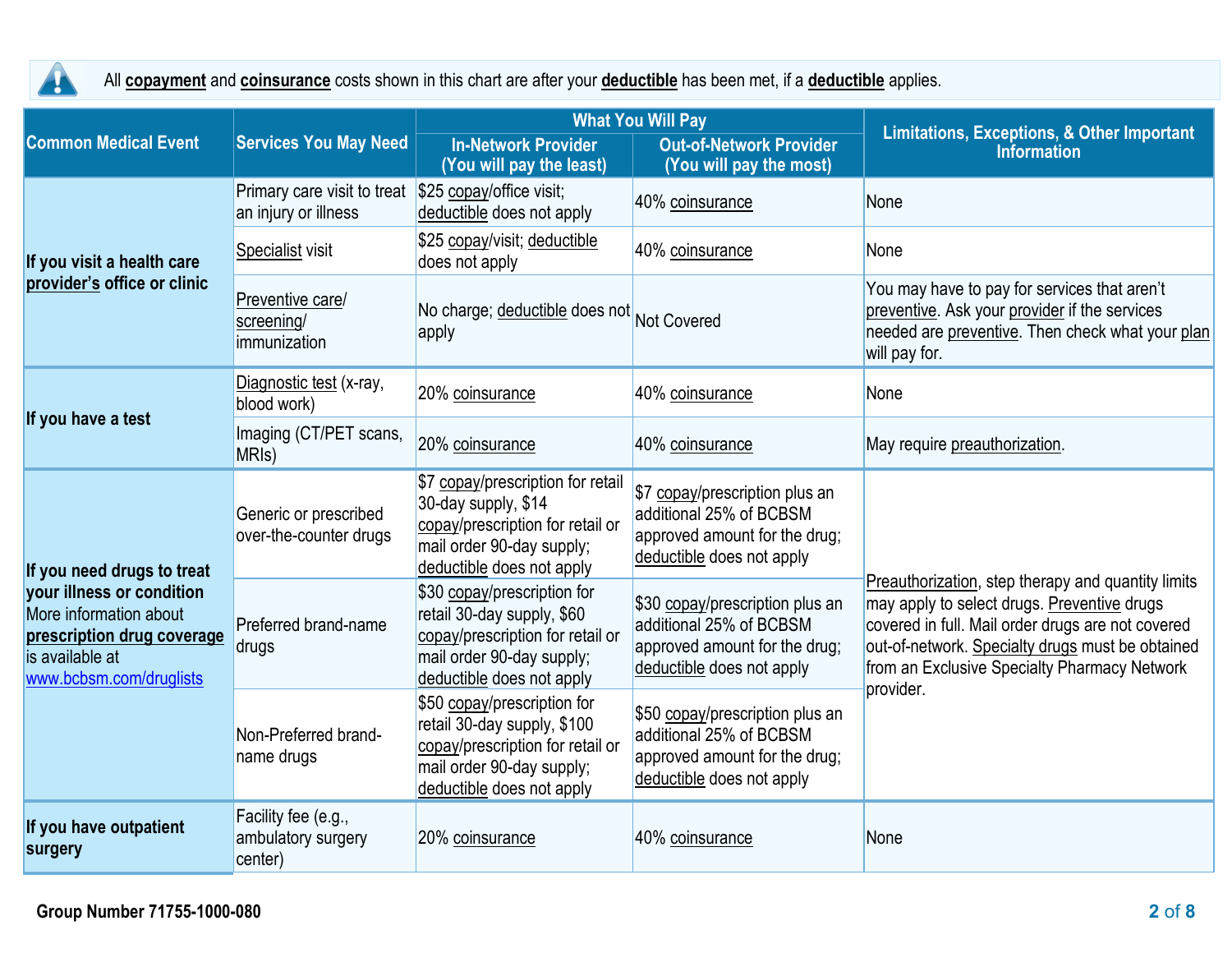|                                                                      |                                              |                                                         | <b>What You Will Pay</b>                                  | <b>Limitations, Exceptions, &amp; Other Important</b><br><b>Information</b>                                                                                                                                                 |  |
|----------------------------------------------------------------------|----------------------------------------------|---------------------------------------------------------|-----------------------------------------------------------|-----------------------------------------------------------------------------------------------------------------------------------------------------------------------------------------------------------------------------|--|
| <b>Common Medical Event</b>                                          | <b>Services You May Need</b>                 | <b>In-Network Provider</b><br>(You will pay the least)  | <b>Out-of-Network Provider</b><br>(You will pay the most) |                                                                                                                                                                                                                             |  |
|                                                                      | Physician/surgeon fees                       | 20% coinsurance                                         | 40% coinsurance                                           | None                                                                                                                                                                                                                        |  |
|                                                                      | <b>Emergency room care</b>                   | \$100 copay/visit; deductible<br>does not apply         | not apply                                                 | \$100 copay/visit; deductible does Copay waived if admitted or for an accidental<br>injury.                                                                                                                                 |  |
| If you need immediate<br>medical attention                           | <b>Emergency medical</b><br>transportation   | 20% coinsurance                                         | 20% coinsurance                                           | Mileage limits apply.                                                                                                                                                                                                       |  |
|                                                                      | Urgent care                                  | \$50 copay/visit; deductible<br>does not apply          | 40% coinsurance                                           | None                                                                                                                                                                                                                        |  |
| If you have a hospital stay                                          | Facility fee (e.g., hospital<br>room)        | 20% coinsurance                                         | 40% coinsurance                                           | Preauthorization is required.                                                                                                                                                                                               |  |
|                                                                      | Physician/surgeon fee                        | 20% coinsurance                                         | 40% coinsurance                                           | None                                                                                                                                                                                                                        |  |
| If you need behavioral<br>health services (mental                    | <b>Outpatient services</b>                   | 10% coinsurance                                         | 10% coinsurance                                           | Your cost share may be different for services<br>performed in an office setting.                                                                                                                                            |  |
| health and substance use<br>disorder)                                | Inpatient services                           | 10% coinsurance                                         | 10% coinsurance                                           | Preauthorization is required.                                                                                                                                                                                               |  |
| If you are pregnant                                                  | Office visits                                | No charge; deductible does not 40% coinsurance<br>apply |                                                           | Maternity care may include tests and services<br>described elsewhere in the SBC (i.e. ultrasound)<br>and depending on the type of services cost share<br>may apply. Cost sharing does not apply for<br>preventive services. |  |
|                                                                      | Childbirth/delivery<br>professional services | 20% coinsurance                                         | 40% coinsurance                                           | None                                                                                                                                                                                                                        |  |
|                                                                      | Childbirth/delivery facility<br>services     | 20% coinsurance                                         | 40% coinsurance                                           | None                                                                                                                                                                                                                        |  |
|                                                                      | Home health care                             | 20% coinsurance                                         | 20% coinsurance                                           | Preauthorization is required. Unlimited visits.                                                                                                                                                                             |  |
|                                                                      | Rehabilitation services                      | 20% coinsurance                                         | 40% coinsurance                                           | None                                                                                                                                                                                                                        |  |
| If you need help recovering<br>or have other special health<br>needs | <b>Habilitation services</b>                 | 20% coinsurance                                         | 40% coinsurance                                           | Applied behavioral analysis (ABA) treatment for<br>Autism – when rendered by an approved board-<br>certified analyst - is covered through age 18,<br>subject to preauthorization.                                           |  |
|                                                                      | <b>Skilled nursing care</b>                  | 20% coinsurance                                         | 20% coinsurance                                           | Preauthorization is required. Limited to a maximum<br>of 120 days per member, per calendar year.                                                                                                                            |  |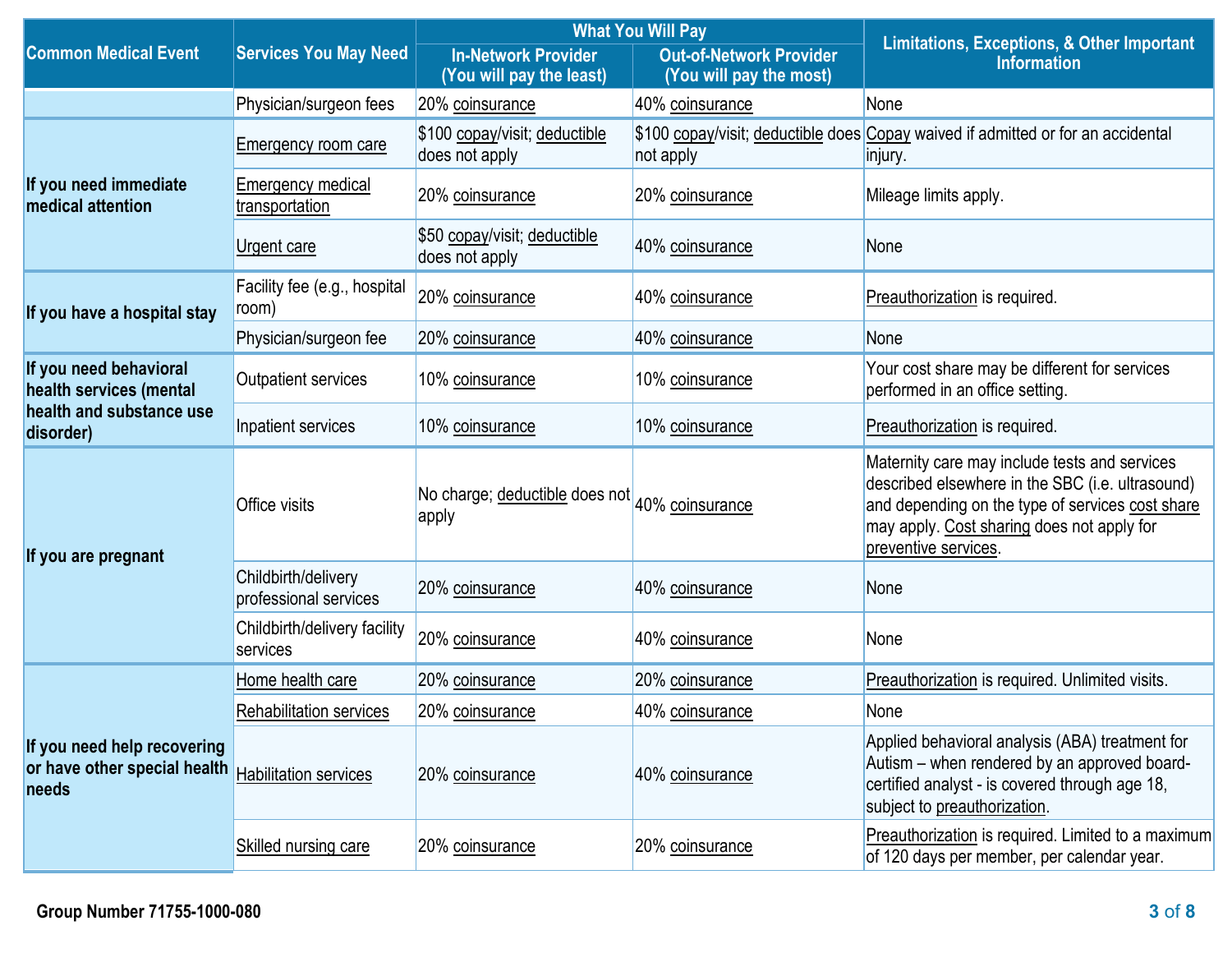|                                                  | Services You May Need                 |                                                        | <b>What You Will Pay</b>                                               | Limitations, Exceptions, & Other Important                                                                   |  |
|--------------------------------------------------|---------------------------------------|--------------------------------------------------------|------------------------------------------------------------------------|--------------------------------------------------------------------------------------------------------------|--|
| <b>Common Medical Event</b>                      |                                       | <b>In-Network Provider</b><br>(You will pay the least) | <b>Out-of-Network Provider</b><br>(You will pay the most)              | <b>Information</b>                                                                                           |  |
|                                                  | Durable medical<br>equipment          | 20% coinsurance                                        | 20% coinsurance                                                        | Excludes bath, exercise and deluxe equipment<br>and comfort and convenience items. Prescription<br>required. |  |
|                                                  | Hospice services                      | apply                                                  | No charge; deductible does not No charge; deductible does not<br>apply | Preauthorization is required. Unlimited visits.                                                              |  |
|                                                  | Children's eye exam                   | Not Covered                                            | Not Covered                                                            | None                                                                                                         |  |
| If your child needs dental or Children's glasses |                                       | <b>Not Covered</b>                                     | Not Covered                                                            | None                                                                                                         |  |
| eye care                                         | Children's dental check-<br><b>up</b> | Not Covered                                            | Not Covered                                                            | None                                                                                                         |  |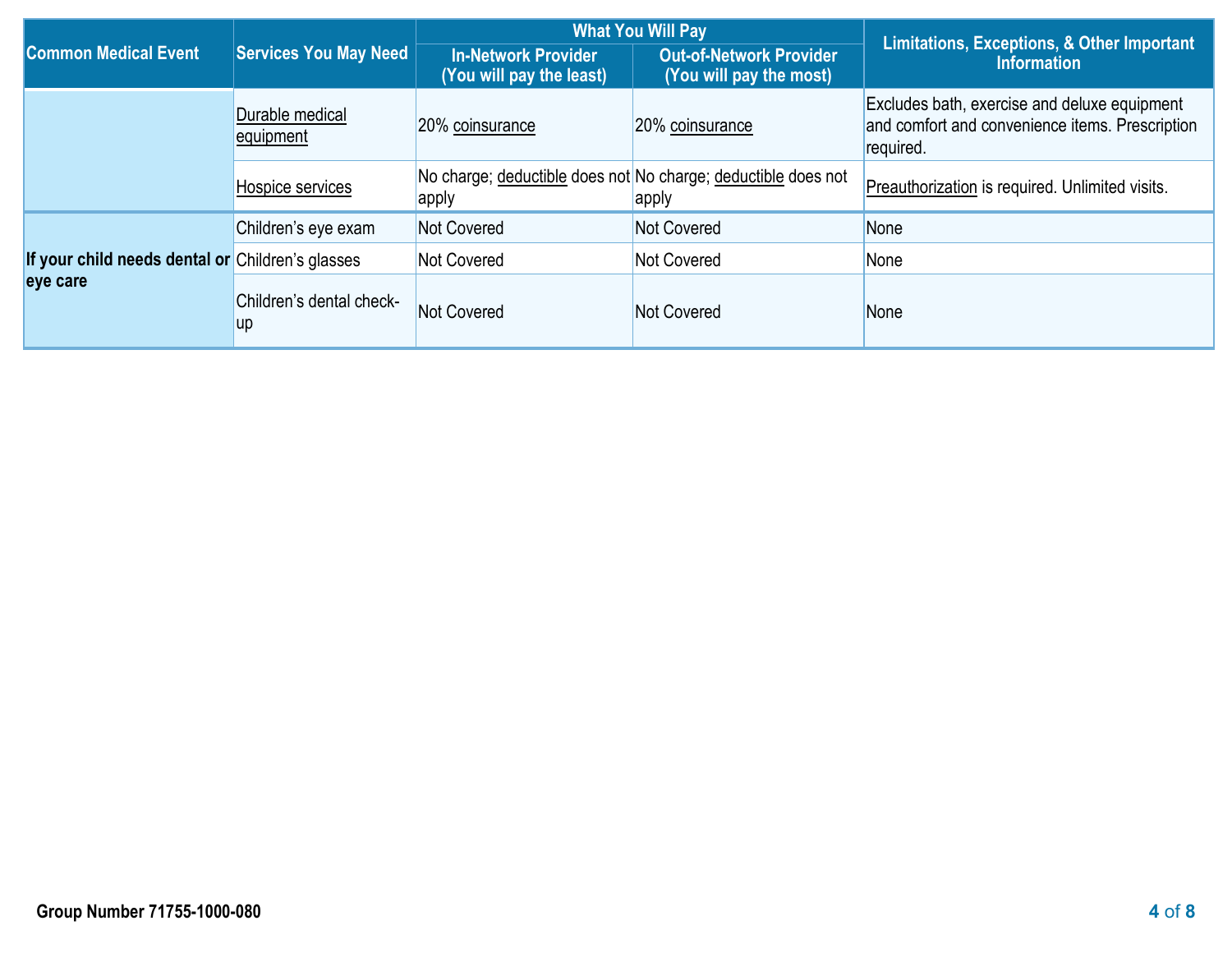|           | <b>Excluded Services &amp; Other Covered Services:</b>                                                                                           |  |                                                |           |                          |  |  |
|-----------|--------------------------------------------------------------------------------------------------------------------------------------------------|--|------------------------------------------------|-----------|--------------------------|--|--|
|           | Services Your Plan Generally Does NOT Cover (Check your policy or plan document for more information and a list of any other excluded services.) |  |                                                |           |                          |  |  |
|           | Acupuncture                                                                                                                                      |  | Dental care (Adult)                            |           | Long-term care           |  |  |
| $\bullet$ | Cosmetic surgery                                                                                                                                 |  | Infertility treatment                          |           | Weight Loss programs     |  |  |
|           |                                                                                                                                                  |  |                                                |           |                          |  |  |
|           | Other Covered Services (Limitations may apply to these services. This isn't a complete list. Please see your plan document.)                     |  |                                                |           |                          |  |  |
|           | <b>Bariatric surgery</b>                                                                                                                         |  | <b>Hearing Aids</b>                            |           | Routine eye care (Adult) |  |  |
|           | Chiropractic care                                                                                                                                |  | Non-Emergency care when travelling outside the | $\bullet$ | Routine foot care        |  |  |
|           | Coverage provided outside the United States.<br>See http://provider.bcbs.com                                                                     |  | U.S.<br>Private-duty nursing                   |           |                          |  |  |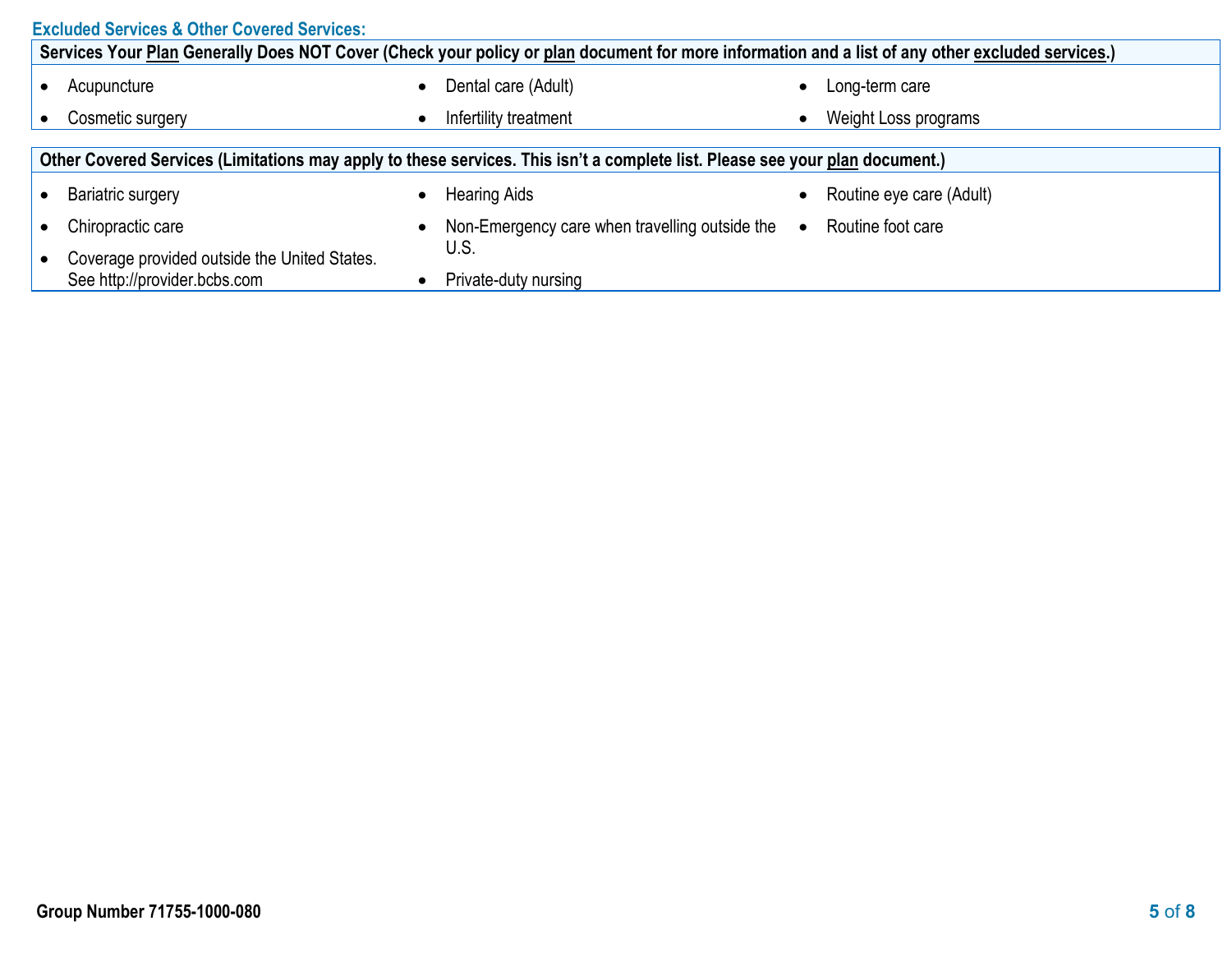Your Rights to Continue Coverage: There are agencies that can help if you want to continue your coverage after it ends. The contact information for those agencies is: Department of Labor's Employee Benefits Security Administration at 1-866-444-3272 or [www.dol.gov/ebsa/healthreform,](http://www.dol.gov/ebsa/healthreform) or the Department of Health and Human Services, Center for Consumer Information and Human Services, Center for Consumer Information and Insurance Oversight, at 1-877-267-2323 x61565 or [www.cciio.cms.gov](http://www.cciio.cms.gov/) or by calling 1-877-752-1233. Other coverage options may be available to you too, including buying individual insurance coverage through the Health Insurance Marketplace. For more information about the Marketplace, visit [www.HealthCare.gov](http://www.healthcare.gov/) or call 1-800-318-2596.

Your Grievance and Appeals Rights: There are agencies that can help if you have a complaint against your plan for a denial of a claim. This complaint is called a grievance or appeal. For more information about your rights, look at the explanation of benefits you will receive for that medical claim. Your plan documents also provide complete information to submit a claim, appeal, or a grievance for any reason to your plan. For more information about your rights, this notice, or assistance, contact Blue Cross® and Blue Shield® of Michigan by calling 1-877-752-1233.

Additionally, a consumer assistance program can help you file your appeal. Contact the Michigan Health Insurance Consumer Assistance Program (HICAP) Department of Insurance and Financial Services, P. O. Box 30220, Lansing, MI 48909-7720 or<http://www.michigan.gov/difs> or [difs-HICAP@michigan.gov](mailto:difs-HICAP@michigan.gov)

# **Does this plan provide Minimum Essential Coverage? Yes.**

Minimum Essential Coverage generally includes plans, health insurance available through the Marketplace or other individual market policies, Medicare, Medicaid, CHIP, TRICARE, and certain other coverage. If you are eligible for certain types of Minimum Essential Coverage, you may not be eligible for the premium tax credit.

### **Does this plan meet Minimum Value Standards? Yes.**

If your plan doesn't meet the Minimum Value Standards, you may be eligible for a premium tax credit to help you pay for a plan through the Marketplace. (IMPORTANT: Blue Cross Blue Shield of Michigan is assuming that your coverage provides for all Essential Health Benefit (EHB) categories as defined by the State of Michigan. The minimum value of your plan may be affected if your plan does not cover certain EHB categories, such as prescription drugs, or if your plan provides coverage of specific EHB categories, for example prescription drugs, through another carrier.)

# **Language Access Services: See Addendum**

**––––––––––––––––––––––***To see examples of how this plan might cover costs for a sample medical situation, see the next section. –––––––––––***–––––––––––**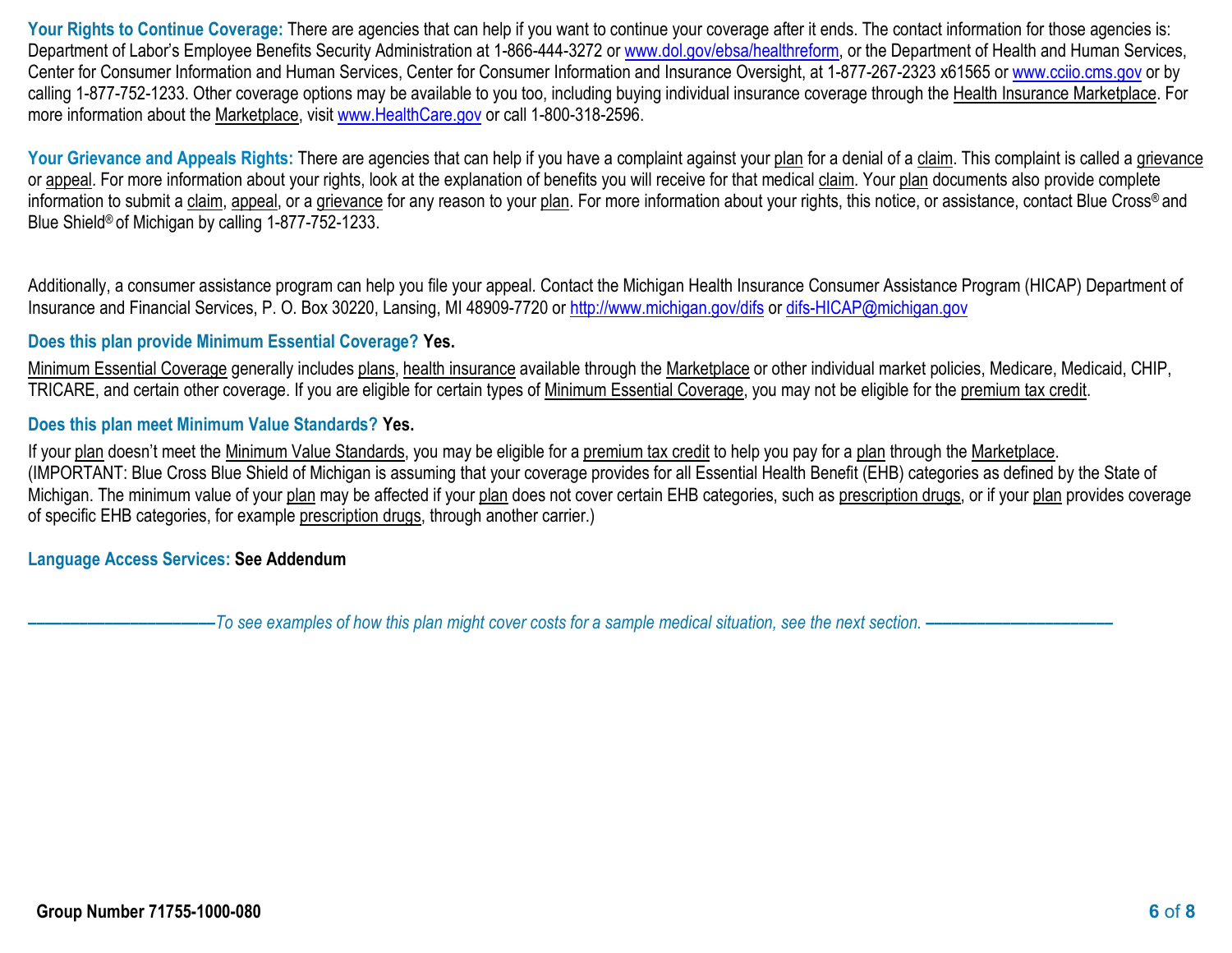# **About these Coverage Examples:**



**This is not a cost estimator.** Treatments shown are just examples of how this plan might cover medical care. Your actual costs will be different depending on the actual care you receive, the prices your providers charge, and many other factors. Focus on the cost sharing amounts (deductibles, copayments and coinsurance) and excluded services under the plan. Use this information to compare the portion of costs you might pay under different health plans. Please note these coverage examples are based on self-only coverage.

| Peg is Having a Baby'                  |
|----------------------------------------|
| (9 months of in-network pre-natal care |
| and a hospital delivery)               |

| $\blacksquare$ The plan's overall deductible | \$250      |
|----------------------------------------------|------------|
| Specialist copayment                         | \$25       |
| Hospital (facility) coinsurance              | <b>20%</b> |
| Other coinsurance                            | <b>20%</b> |

# **This EXAMPLE event includes services like:**

 Specialist office visits (*prenatal care*) Childbirth/Delivery Professional Services Childbirth/Delivery Facility Services Diagnostic tests (*ultrasounds and blood work*) Specialist visit (*anesthesia*)

| <b>Total Example Cost</b>       | \$12,700 |
|---------------------------------|----------|
|                                 |          |
| In this example, Peg would pay: |          |

| <b>Cost Sharing</b>        |         |  |  |
|----------------------------|---------|--|--|
| Deductibles                | \$250   |  |  |
| Copayments                 | \$0     |  |  |
| Coinsurance                | \$1,000 |  |  |
| What isn't covered         |         |  |  |
| Limits or exclusions       | \$60    |  |  |
| The total Peg would pay is | \$1,310 |  |  |

| <b>Managing Joe's Type 2 Diabetes</b><br>(a year of routine in-network care of<br>a well-controlled condition) |  |
|----------------------------------------------------------------------------------------------------------------|--|
| والمائهون لممام المعمريم والعمامر وما                                                                          |  |

| $\blacksquare$ The plan's overall deductible | \$250      |
|----------------------------------------------|------------|
| ■ Specialist copayment                       | \$25       |
| <b>E</b> Hospital (facility) coinsurance     | <b>20%</b> |
| Other coinsurance                            | <b>20%</b> |

#### **This EXAMPLE event includes services like:**

Primary care physician office visits (*including disease education)* Diagnostic tests (*blood work*) Prescription drugs Durable medical equipment (*glucose meter*)

| <b>Total Example Cost</b> | \$5,600 |
|---------------------------|---------|
|---------------------------|---------|

# **In this example, Joe would pay:**

| <b>Cost Sharing</b>        |         |  |
|----------------------------|---------|--|
| Deductibles                | \$250   |  |
| Copayments                 | \$700   |  |
| Coinsurance                | \$100   |  |
| What isn't covered         |         |  |
| Limits or exclusions       | \$20    |  |
| The total Joe would pay is | \$1,070 |  |

# **Mia's Simple Fracture**

**(**in-network emergency room visit and follow up care)

| The plan's overall deductible   | \$250      |
|---------------------------------|------------|
| ■ Specialist copayment          | \$25       |
| Hospital (facility) coinsurance | <b>20%</b> |
| Other coinsurance               | 20%        |

# **This EXAMPLE event includes services like:**

Emergency room care (*including medical supplies)* Diagnostic tests (*x-ray*) Durable medical equipment (*crutches*) Rehabilitation services (*physical therapy*)

#### **In this example, Mia would pay:**

| <b>Cost Sharing</b>        |       |  |
|----------------------------|-------|--|
| Deductibles                | \$250 |  |
| Copayments                 | \$60  |  |
| Coinsurance                | \$300 |  |
| What isn't covered         |       |  |
| Limits or exclusions       | \$0   |  |
| The total Mia would pay is | \$610 |  |

If you are also covered by an account-type plan such as an integrated health flexible spending arrangement (FSA), health reimbursement arrangement (HRA), and/or a health savings account (HSA), then you may have access to additional funds to help cover certain out-of-pocket expenses – like the deductible, copayments, or coinsurance, or benefits not otherwise covered.

The **plan** would be responsible for the other costs of these EXAMPLE covered services.